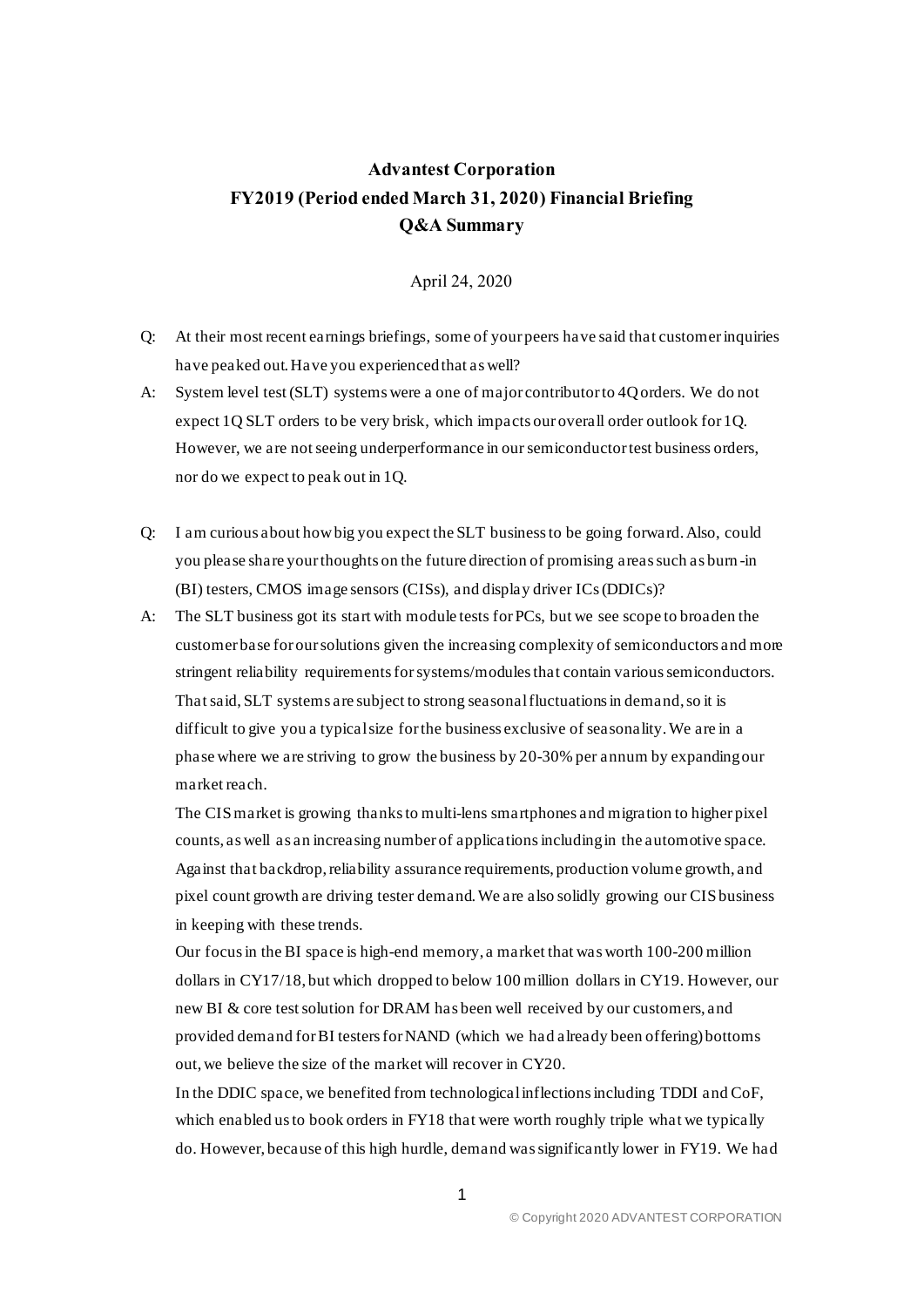expected demand to recover in FY20, but all our customers are revisiting their investment plans due to the coronavirus pandemic.

- Q: You had expected SoC tester orders to decline QoQ in 4Q, but they actually finished slightly up. Why was that? Could you also speak to how tester orders are trending product by product in 1Q?
- A: Our orders for SoC testers were 1 billion yen below our outlook in 4Q, but our sales conversely overshot our expectations by 1 billion yen. The reason for the undershoot in orders is that some customers, especially in the DDIC space, postponed investments until 1Q due to the coronavirus outbreak. We are seeing a downtrend in 1Q orders versus 4Q for SoC testers, memory testers, and mechatronics.
- Q: SLT systems are a major contributor to your orders, and I would like to ask about their seasonality. Should we expect their order peak to continue to come in 4Q? Also, when will you recognize sales on the orders that you booked in the 4Q just ended?
- A: There is a seasonality to the SLT business that is influenced by sales plans for the end products that use the semiconductors tested on SLT systems. We expect to post sales in 1H from the orders we booked in 4Q.
- Q: Could you tell us what percentage of orders SLT systems accounted for in the Services, Support & Others segment? Also, what applications were strong sources of demand in FY19?
- A: SLT systems accounted for roughly 60% of 4Q orders in the Services, Support & Others segment and for around 30% of the segment's total FY19 sales of 42.5 billion yen. At present, demand for SLT systems for high-end SoCs and SSDs is extremely brisk.
- Q: I would imagine that Essai's IC sockets could be used for a wide range of applications and not just in SLT systems. Why are you emphasizing their relevance to SLT systems? Also, am I correct in believing that Essai generates annual sales of around 100 million dollars?
- A: Essai basically excels in the high-end space, so their products can be offered for use not only in SLT systems but also for ATE. That said, at present customer inquiries regarding Essai products are largely related to SLT systems, which is why we referenced Essai in our SLT discussion.

Essai booked roughly 100 million dollars in sales FY18. We will work going forward to grow its sales by offering its products to our existing customers and by expanding into additional sales domains.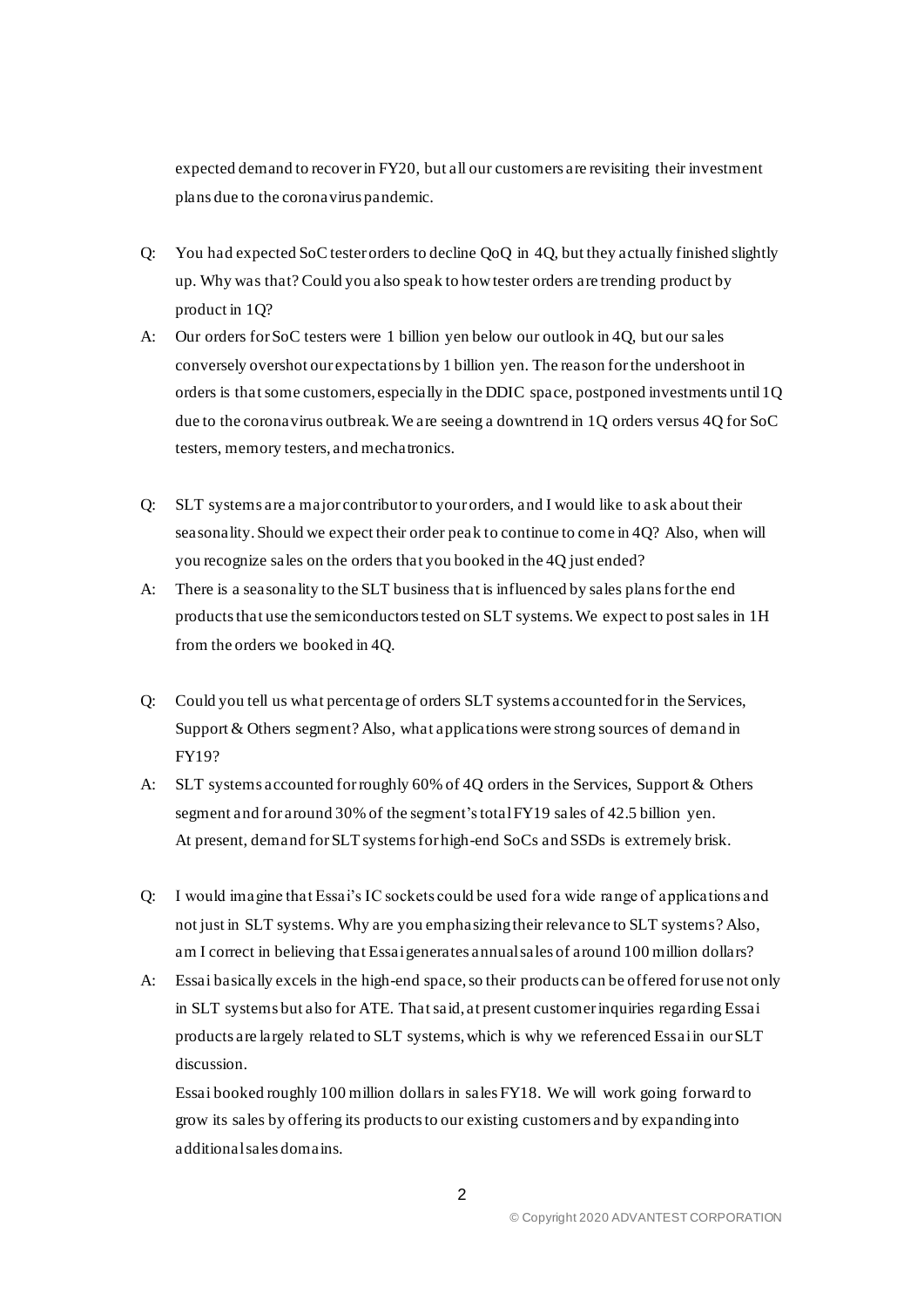- Q: Does your 4Q SLT order figure include Essai's order backlog predating the acquisition? Also, what sort of gross margin do you envision achieving once your SLT business has expanded?
- A: We did take on Essai's order backlog upon our acquisition of them, but it is not included in our 4Q order figure. The only Essai orders included in our 4Q orders are new onesthat we booked after the acquisition. The volume of new orders suggests that we will be able to top the annual sales figure for Essai that I referenced earlier. We do not believe that the gross margin on SLT systems for SoCs or on Essai products will

deviate much from the gross margin of our Semiconductor & Component Test Systems segment.

- Q: What is the status of your operations in Malaysia, where a lockdown remains in place?
- A: Malaysia is home to facilities belonging to the contractor that produces the V93000, our key SoC tester, and to our own production subsidiary for device interface units. Production at those factories was halted for a time because of the movement curbs enacted by the Malaysian government. However, semiconductor-related businesses were subsequently recognized as an essential service, so while not at 100%, operations have resumed. As such, we were able to continue shipping our SoC testers through 4Q unaffected by the lockdown. We have prepared so that our German facilities will be able to offset any shortfalls in capacity utilization at the Malaysian facilities going forward. We therefore do not believe that factory operations will be a major issue. That said, there are some holes in our procurement of components and materials, which we are aware represents a risk.
- Q: The Services, Support & Others segment booked a loss in 4Q. I believe the amortization of intangible assets associated with the Essai acquisition contributed to that, but how substantial were those amortization charges? Also, depreciation and amortization was up by more than 4 billion yen QoQ in 4Q. How much should we expect in 1Q and beyond?
- A: I will refrain from commenting on the actual amortization figure for Essai. To give you an idea, we booked an amount that would have been more than enough to push the 4Q loss at the Services, Support & Others segment into the black.

The rise in depreciation and amortization in 4Q was temporary, and the level in 1Q and beyond will approximate what we saw in 3Q and earlier. However, our capex is also growing, so it will not be exactly what we had before.